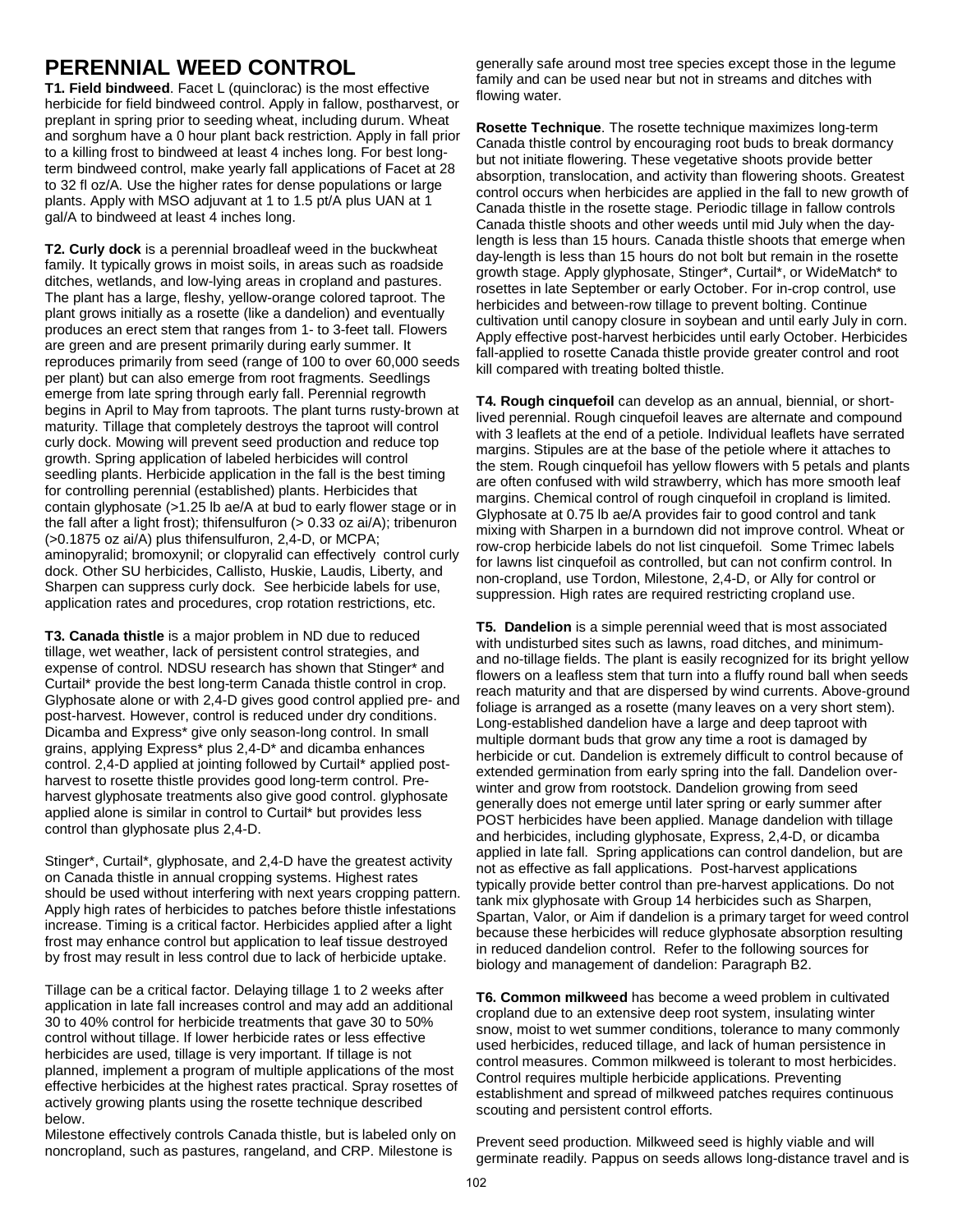responsible for establishment. Common milkweed seedlings becomes perennial (capable of reproducing from underground roots) approximately 3 weeks after emergence. New shoots develop from established roots and begin emerging in late April and grow more rapidly than spring seeded crops. Milkweed control is expensive. Individual plants and small patches are easier and less expensive to treat than entire fields. Patch spraying covers only a fraction of the area of a broadcast application. Patch spraying allows use of higher herbicide rates with less expense than broadcast spraying.

Common milkweed control and management. NDSU Research. Herbicides applied in June.

|                 |             | Months after application |        |  |
|-----------------|-------------|--------------------------|--------|--|
| Herbicide       | Rate        | 3 mo.                    | 12 mo. |  |
|                 | pt/A        | --- % control ---        |        |  |
| 2,4-D ester*    |             | 36                       | 48     |  |
| Dicamba         | 2           | 71                       | 61     |  |
| Dicamba + 2,4-D | $0.5 + 2$   | 26                       | 15     |  |
| Curtail         |             | 13                       | 6      |  |
| Glyphosate      | $1.5$ lb ae | 56                       | 99     |  |

 $Express* + 2,4-D + dicamba controls only top-growth.$ 

Glyphosate at 1.5 lb ae/A applied preharvest will reduce milkweed densities 85 to 95% compared to in-crop applications, which reduce milkweed densities by less than 40%. Apply herbicides when milkweed is in the late-bud to flowering stage and actively growing. Control patches when small. Patch-spray glyphosate at 1.5 to 2 lb ae/A. Apply glyphosate with AMS at 8.5 lb/100 gallons of water.

**T7. Fall-applied herbicides** can be effective for controlling perennial weeds provided most stem and leaf tissue has not been killed by frost. Weeds such as field bindweed, leafy spurge and Canada thistle should have 6 to 12 inches or more of stem or rosette tissue before treatment for adequate leaf area to absorb the herbicide. Good leafy spurge control can be expected through mid-October with auxin herbicides even after several light frosts when the leaves are green or red and still firmly attached to the stem. Milestone provides superior control to Tordon when applied in late fall (October).

**T8. Mowing or tillage** is a good means of reducing perennial weed seed production. If fall herbicide applications are planned, mowing or tillage should be discontinued early enough to allow adequate plant regrowth. Post-harvest treatments can be applied when weed growth is about 1 foot tall. Preharvest herbicide treatment should precede harvest by at least 5 days to allow adequate herbicide translocation in perennial weeds. Fortunately the minimum PHI for many preharvest treatments meets or exceeds this guideline.

## **PERENNIAL WEEDS IN CROPS**

**T9. Perennial weed control systems in crops** should include incrop (conventional and particularly Roundup Ready crops if available), preharvest, and postharvest herbicide applications. Regardless of application, retreatment once or twice per year will be required for successful control of perennial weeds. Once large patches are controlled, seedlings will require treatment annually with registered in-crop herbicides. Glyphosate use in Roundup Ready corn, soybean, canola, and sugarbeet is a very effective system to control perennial weeds. NDSU research has shown good control of established Canada thistle patches with glyphosate applied preharvest. For postharvest herbicide applications to be effective, treatment of new plant growth is required. Tillage combined with any herbicide treatment enhances control. Tables for each crop or perennial weed listed in this guide gives most effective herbicide choices, rates, and application information.

**T10. Glyphosate** at 0.75 to 1.5 lb ae/A applied as a spot treatment will give season-long control of most perennial weeds in wheat, barley, oat, corn, and soybean. glyphosate is non-selective and will kill crop in the treated area. Avoid drift outside the target area. Glyphosate is non-residual so plants may emerge after treatment and unaffected rhizomes or roots from perennials will continue to grow. See label or tables for application stage and rates. Glyphosate at 0.75 lb ae/A applied preharvest gives good Canada thistle and quackgrass control. When tillage is used after harvest, glyphosate will give greater Canada thistle control when applied preharvest than post-harvest.

## **PERENNIAL WEEDS IN PASTURES (See Z1 for haying and grazing restrictions)**

**T11. 2,4-D** ester or amine at 2 to 4 pt/A controls many perennial weeds in pastures. Some perennials such as fringed sagebrush and western snowberry (buckbrush) are controlled with one application and perennials such as Canada thistle, field bindweed, and leafy spurge require retreatment annually. 2,4-D can be used where Tordon cannot, but avoid drift onto susceptible plants. Hi-Dep allows use at spray volumes as low as 1 gpa by ground or 0.5 gpa by air.

2,4-D formulations registered for use in water include Agriliance "AgriSolutions 2,4-D Amine 4", UAP "Savage" and "Amine 4 2,4-D Weed Killer", Nufarm "Weedar 64", Van Diest "Cornbelt 4 lb Amine" and "Cornbelt Navigate", and Helena "Opti-Amine". Use only 2,4-D formulations registered for use near or in water. Refer to 2,4-D labels for registered use and information.

**T12. Crossbow** (triclopyr & 2,4-D) at 1 to 6 qt/A can be applied to grass pastures for broadleaf weed and brush control. Crossbow plus 2,4-D generally provides better musk thistle and brush control than 2,4-D alone. Do not graze lactating dairy animals or harvest hay from treated areas for 1 year after application. Do not graze beef animals within 3 days of slaughter during the first year after treatment.

**T13. Dicamba** at 1 to 2 pt/A will suppress some perennials, especially field bindweed and weeds resistant to 2,4-D. Dicamba can be applied in 1 to 5 gpa in pasture, rangeland, and fallow. When applying dicamba at 2 pt/A or less, use 0.5% v/v surfactant or AMS at 2 to 6 lb/100 gal of spray solution. Long-term control generally is achieved with 4 to 16 pt/A but the high rates are economical only for spot treatment. Dicamba has a shorter soil residual than Tordon, but should not be applied where desirable plants may be damaged by herbicide leached to the root system. The label indicates the required delay between treatment and grazing of dairy animals or cutting for hay but varies with rate from 7 to 90 days.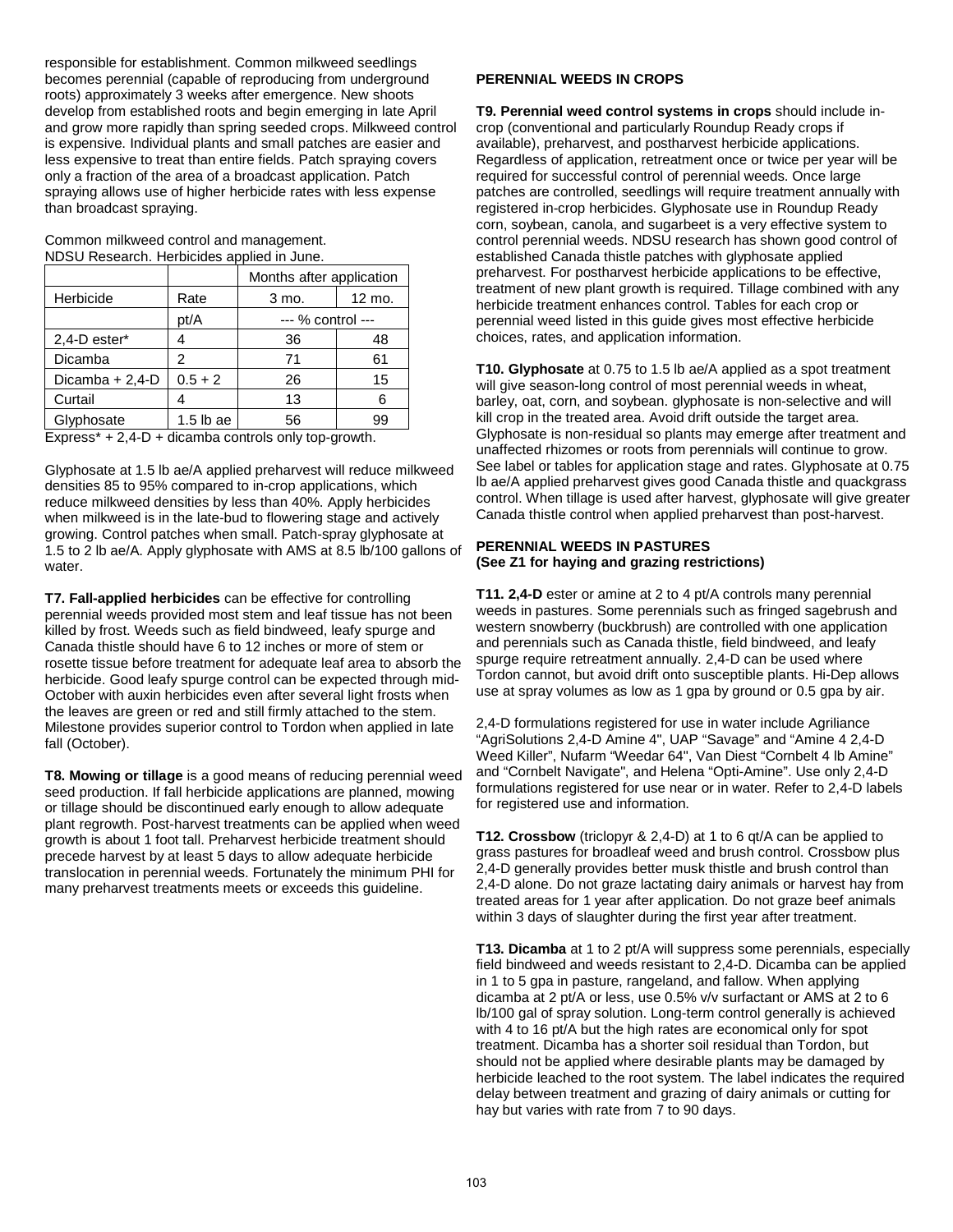## **T14-19 - PERENNIAL WEED CONTROL**

**T14. Escort**\* (metsulfuron) at 0.1 to 0.3 oz 75DF/A or **Cimarron** products (metsulfuron & chlorsulfuron) can be applied in rangeland, grass pastures, and non-cropland for control of noxious and troublesome weeds. Spot treat at higher rates when practical. Spray foliage for thorough coverage but not to run-off. Add a NIS at 0.25 to 0.5% v/v or PO at 1% v/v. Use of NIS may cause temporary yellowing, stunting, and suppression of head development in annual and perennial grasses. To avoid grass injury, do not apply to desirable grasses under stress, nor to grasses grown for seed. Products with 2,4-D, dicamba, and many other herbicides increase control and reduce risk of resistant weeds. Some brands of Ally\* at 1 to 1.5 oz DF/A can be applied by air (helicopter and fixed wing) for weed control to utility and pipeline right-of-ways, military installations, and rangeland and pasture.

**T15. Milestone** (aminopyralid) at rates up to 14 oz/A per annual growing season may be applied as a spot treatment to not more than 50% of an area. Milestone has no grazing or haying restrictions but allow 3 days for animals to graze in untreated areas before transferring them to areas with sensitive broadleaf plants. May be applied to waters edge and in seasonally dry wetlands. Do not apply directly to water or to areas where surface water is present. Milestone can be applied to the soil under the canopy of several trees. Refer to label for list of tree species. Apply only as a directed spray under the canopy. Do not apply Milestone over-thetop of any tree. Legume plant and tree species are very susceptible to Milestone.

**T16. Plateau** (imazapic) with MSO adjuvant at 1 qt/A and UAN at 1 qt/A applied from early September to mid-October controls many grass and broadleaf weeds, including foxtail and leafy spurge in right-of-ways, pasture, rangeland, and CRP. Warm- season grasses are more tolerant than cool-season grasses. Highest rate provides longer control but increases grass injury. Plateau does not control absinth wormwood. Plateau does not injure desirable forage grasses or some broadleaf species including lead plant (*Amorpha canescens*), purple prairie clover (*Dalea purpurea*), prairie wild rose (*Rosa arkansana*), willow, (*Salix species*), and wild raspberry (*Rubus* species).

**T17. Tordon** (picloram) at 4 to 8 pt/A applied as a spot treatment controls broadleaf perennial weeds such as leafy spurge, common milkweed, field bindweed, Canada thistle, and Russian knapweed on rangelands and permanent grass pastures. Tordon at 1 to 2 pt/A applied POST will suppress growth of perennial broadleaf weeds. Retreatment at the same rates is necessary the following year. The most cost-effective broadcast spring-applied treatment for leafy spurge control is Tordon at 1 pt/A plus 2,4-D\* at 2 pt/A applied annually for 3 to 5 years. Do not apply Tordon with dry fertilizers.

**Tordon** is a restricted pesticide because it is toxic to most broadleaf plants. Spray drift will damage broadleaf crops and plants. Tordon is water soluble and may leach in the soil; consequently, do not apply in areas where a sandy porous surface and substrata overlay ground water 10 feet or less below the surface. Tordon must not be allowed to drift into surface water (including wells), irrigation water and drainage ditches or near shelterbelts, shrubs, or trees.

Do not cut grass for feed within 2 weeks after treatment at Tordon rates greater than 2 pt/A. Tordon is excreted in the urine which restricts transfer of livestock from treated grass areas onto sensitive broadleaf crop areas for 12 months after application without first allowing 7 days of grazing on untreated grass. When the Tordon rate exceeds 2 pt/A, the total area treated should not exceed 25% of a land owner's acreage found in any particular

#### watershed.

**T18. Mixture** of Tordon + Plateau applied in June has provided greater leafy spurge control than Tordon + 2,4-D. Use of 2,4-D with Tordon + Plateau is not necessary but will increase the spectrum of broadleaf weeds controlled. Research by NDSU has shown improved leafy spurge control both in-season and the season following application when Tordon and Plateau are used.

|                                        |                              | Months after application |    |    |
|----------------------------------------|------------------------------|--------------------------|----|----|
| Treatment                              | Product/A                    |                          | 12 | 15 |
|                                        |                              |                          |    |    |
| Tordon $+ 2,4$ -D                      | 1 pt + 1 qt                  | 75                       | 48 |    |
| Tordon $+ 2,4$ -D $+$<br>Plateau + MSO | 1 pt+1 $qt +$<br>$4$ oz+1 gt | 92                       | 83 | 75 |

MSO adiuvant is required. **Do not apply after July 1.**

Bromegrass species occasionally have shown short-term injury.

# **T19. NRCS Policy on Noxious Weed Control in CRP.**

Taken from ND NRCS Exhibit 3, 2-CRP Manual, para. 210. Established CRP Stands: Policy requires that no clipping or spraying of entire fields should be done during the primary nesting period (April 15 to August 1) for normal weed control. If noxious weeds are present and the critical control period for the weed falls in the primary nesting period, spot treatment of weeds is allowed. Herbicides chosen should maintain the grass and legume mixture. If this is not possible, control of the noxious weeds is a priority over maintaining legumes in the mix. Always notify your local USDA Service Center before making any herbicide applications.

New CRP Stands: Policy requires that weeds (noxious, common, volunteer grain, etc.) be controlled in CRP. Clipping and/or spraying during establishment should be used to control weed growth and reduce competition for the new seedlings. Clipping and/or spraying may be done at any time during the establishment period. If noxious weeds are present, control of noxious weeds is a priority over maintaining legumes in the mix. If the legume is killed after spraying and before the grass/alfalfa stand is established then a legume must be reseeded. Once the stand is established follow the above guidelines for established CRP stands. Always notify your local USDA Service Center before making any herbicide applications.

\*Or generic equivalent.